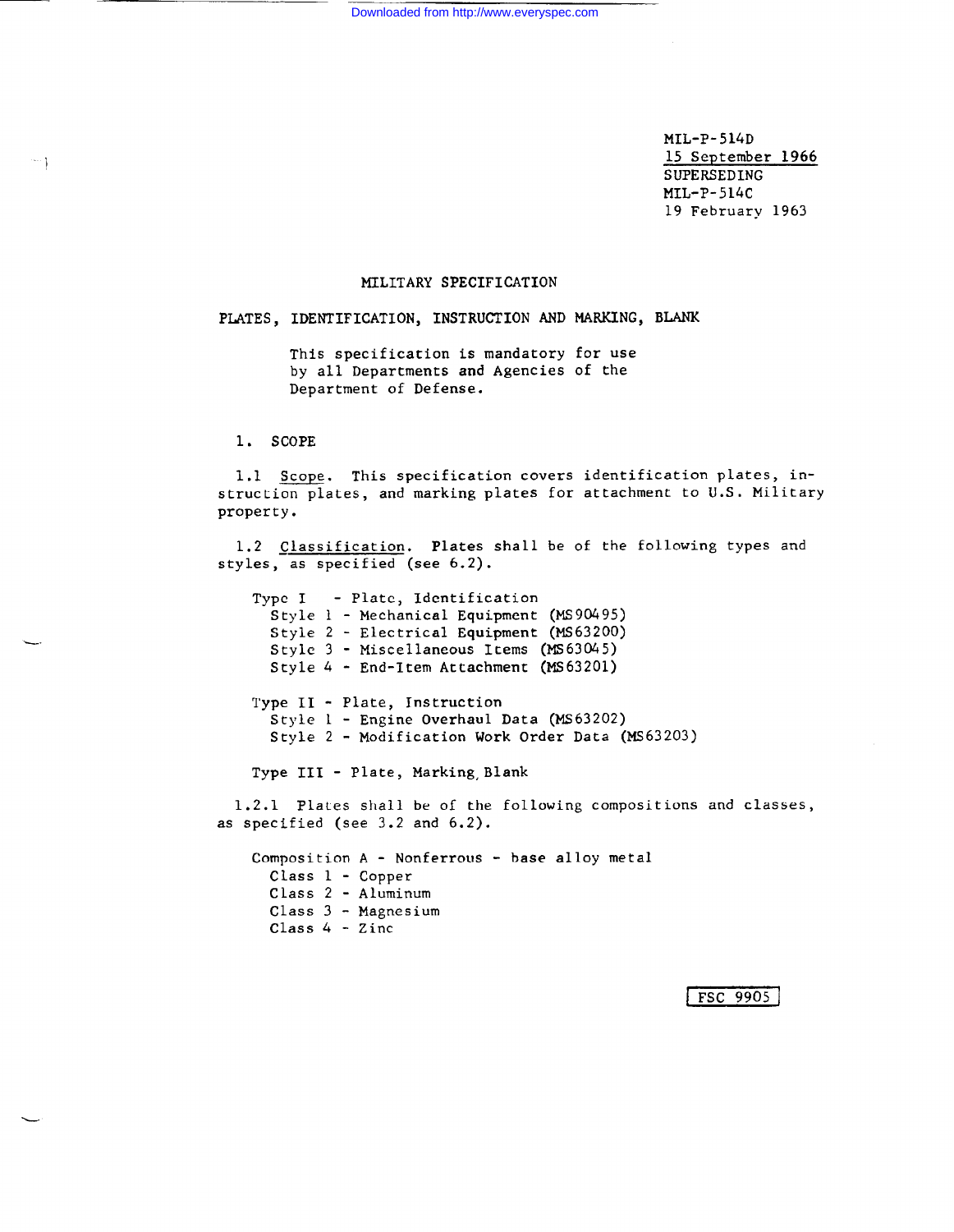-

# MIL-P-514D

Composition B - Unalloyed or low-alloy ferrous metal

(%qposition C - Photosensitive metal

Compo&ition D - Plastic, or other material

2. APPLICABLE DOCUMENTS

2.1 The following documents of the issue in effect on date of invitation for bids or request for proposal, form a part of this specification to the extent specified herein.

SPECIFICATIONS

Federal

|                  | GG-P-00455a(GSA-FSS) - Plate, Photographic (Photosensitive-    |
|------------------|----------------------------------------------------------------|
|                  | Anodized Aluminum)                                             |
| $OO-A-250$       | - Aluminum Alloy Plate and Sheet, General<br>Specification for |
| $QQ - A - 250/1$ | - Aluminum Alloy 1100, Plate and Sheet                         |
| $QQ - A - 250/2$ | - Aluminum Alloy 3003, Plate and Sheet                         |
| $QQ - B - 626$   | - Brass, Leaded and Non-Leaded, Rods,                          |
|                  | Shapes, Forgings and Flat Products                             |
|                  | with Finished Edges (Bars, Flat Wire                           |
|                  | and Strips)                                                    |
| $QQ - B - 637$   | - Brass, Naval, Rod, Wire, Shapes,                             |
|                  | Forgings, and Flat Products with Fin-                          |
|                  | ished Edges (Bars, Flat Wire, and Strips)                      |
| $TT-E-489$       | - Enamel, Alkyd Gloss (For Exterior and                        |
|                  | Interior Surfaces)                                             |
| $TT - R - 230$   | - Remover, Paint (Alkali-Type for Hot Ap-                      |
|                  | plications)                                                    |
| $TT - R - 243$   | - Remover, Paint (Alkali-Organic Solvent<br>Type)              |
| TT-R-00251       | - Remover, Paint (Organic Solvent Type)                        |
| $PPP-B-576$      | - Box, Wood, Cleated, Veneer, Paper, Over-<br>laid             |
| $PPP-B-585$      | - Boxes, Wood, Wirebound                                       |
| $PPP - B - 591$  | - Boxes, Fiberboard, Wood-Cleated                              |
| $PPP-B-601$      | - Boxes, Wood, Cleated-Plywood                                 |
| $PPP-B-621$      | - Boxes, Wood, Nailed and Lock-Corner                          |
| $PPP-B-636$      | - Box, Fiberboard                                              |
| Military         |                                                                |
|                  |                                                                |

| MTL-M-3171  | - Magnesium Alloy; Processes for Pretreat-  |
|-------------|---------------------------------------------|
|             | ment and Protection of Corrosion On         |
| $ML-A-8625$ | - Anodic Coating, for Aluminum and Aluminum |
|             | Alloys                                      |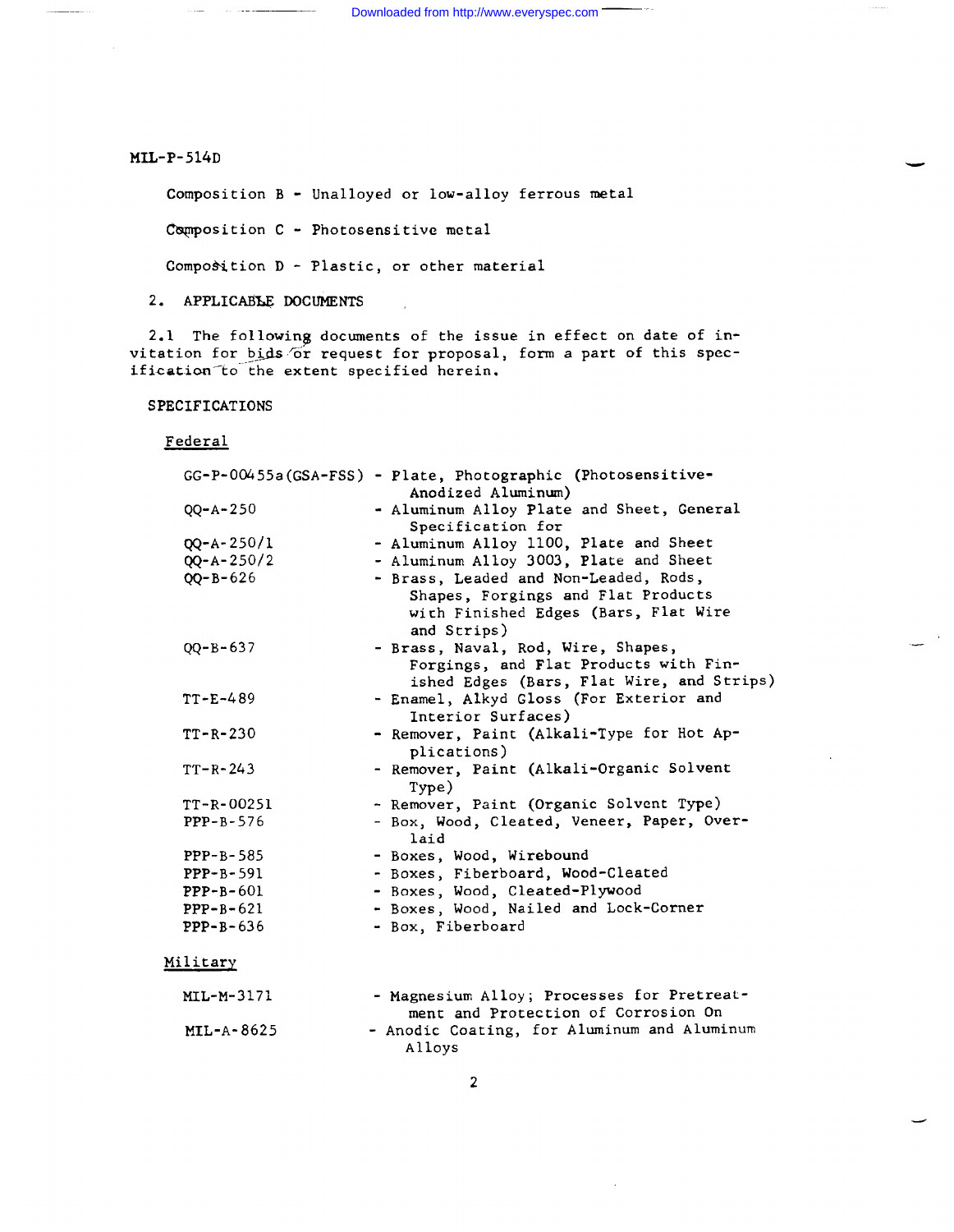Downloaded from http://www.everyspec.com

MIL-P-514D

STANDARDS

 $\overline{\phantom{a}}$ 

L

Federal

Fed. Std. No, 141 - Paint, Varnish, Lacquer, and Related Materials, Method of Inspection, Sampling and Testing Fed. Std. No. 151 - Metals; Test Methods Fed. Std. No. 595 - Colors

### Military

MIL-STD-105 - Sampling Procedures and Tables for Inspection by Attributes MIL-STD-129 - Marking for Shipment and Storage MIL-sTD-130 - Identification Marking of U.S. Military Property See supplement 1 for list of associated MS standards.

(Copies of specifications and standards required by suppliers in connection with specific procurement functions should be obtained from the procuring activity or as directed by the contracting officer.)

2.2 Other publications. The following documents form a part of this specification to the extent specified herein. Unless otherwise indicated, the issue in effect on date of invitation for bids or request for proposal shall apply.

#### American Society for Testing and Materials (ASTM)

D-822 - Recommended Practice for Operating Light and Water-Exposure Apparatus (Carbon-Arc Type) for Testing Paint, Varnish, Lacquer and Related Products

(Application for copies should be addressed to the American Society for Testing and Materials, 1916 Race St., Philadelphia, Pa. 19103.)

American Trucking Associations, Inc.

National Motor Freight Classification Rules

(Application for copies should be addressed to the American Trucking Associations, Inc., 1616 P Street, N.W. Washington, D.C. 20036.)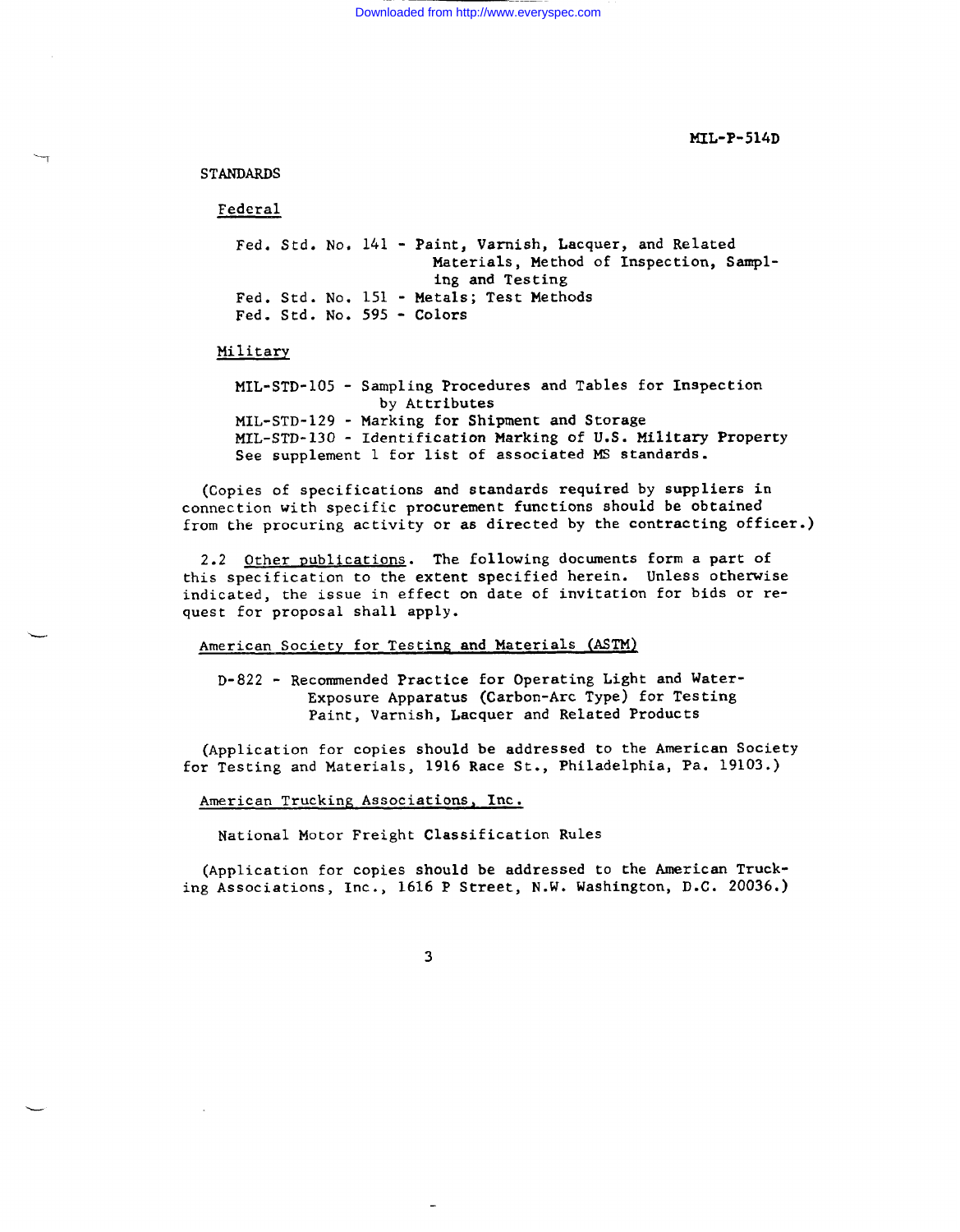#### Official Classification Committee

Uniform Freight Classification Rules

(Application for copies should be addressed to the Official Classification Committee, 1 Park Ave at 33rd St., New York, N.Y. 100L6.)

Technical society and technical association specifications and standards are generally available for reference from libraries. They are also distributed among technical groups and using Federal agencies .

#### 3. REQUIREMENTS

3.1 Preproduction sample. When specified (see 6.2), the contractor shall furnish, within the time limit specified in the contract or order, a preproduction sample for inspection. This inspection, which shall consist of the examination and tests specified in 4.5 and 4.6, shall be conducted prior to the submission for acceptance of the remainder of the plates being furnished under the contract. The preproduction sample may be a special preproduction plate or a standard or modified production line plate which meets the requirements of this specification. In any case, the preproduction sample shall be identical with the plates the contractor proposes to furnish in fulfillment of the contiact, except that when the contract includes plates which will vary on the basis of classification or options specified herein, the preproduction sample may be designated by the contracting officer. Approval of the preproduction sample on the basis of the specified inspection shall not relieve the contractor of his obligation to meet the requirements of the specification for the remaining plates being furnished under the contract.

3.2 Material. Unless otherwise specified (see 6.2), plates procured in accordance with this specification shall be composition A, class 1 copper base alloy. When copper base alloy is poorly compatible electrochcmically with equipment to which it is attached, a base material more compatible clcctrochemically and less subject to bimetallic corrosion shall be selected from the composition listed (see 1.2.1). First preference shall be given to base material most similar to the surface metal to which the plate will be attached (e.g. an aluminum plate for an aluminum unit).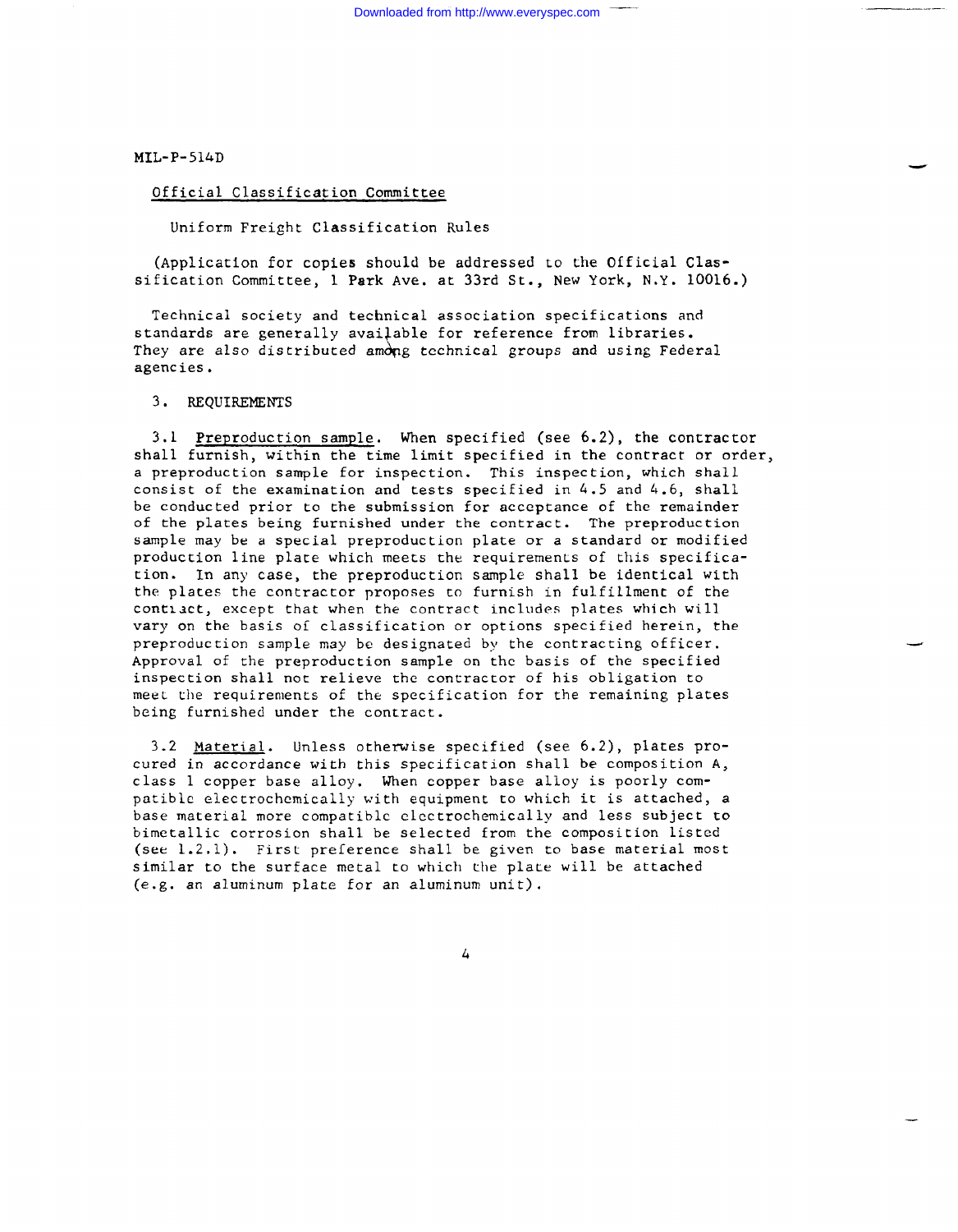3.2.1 Composition A, class 1. Composition A, class 1 shall be copper base alloy (brass) in accordance with  $QQ-B-637$  or  $QQ-B-626$ .

3.2.2 Composition A, class 2. Composition A, class 2 shall be aluminum base alloy in accordance with  $QQ-A-250/1$  or  $QQ-A-250/2$ with temper designation H12 or H14.

3.2.3 Composition A, class 3 and class 4. Composition A, class 3 and class 4 shall be magnesium and zinc base alloys respectively, in accordance with standard manufacturing practice.

3.2.4 Composition B. Composition B shall be unalloyed or low alloy ferrous metal in accordance with standard manufacturing practice.

3.2.5 Composition C. Composition C shall be photo-sensitive aluminum in accordance with GG-P-00455. Grade and class of photosensitive aluminum plate shall be specified in accordance with GG-P-00455, as required.

3,2.6 Composition D. Composition D shall be plastic or other material in accordance with standard manufacturing practice.

3.3 Format.

ican A

3.3.1 Size of plates. Type I and type II plates shall conform in size to the requirements of the applicable military standards (MS), (see 1.2). Unless otherwise specified, copper base alloy plates shall be  $0.032 \pm 0.004$ -inch thick. Unless otherwise specified (see 6.2), aluminum base alloy and photosensitive plates shall be  $0.020 \pm 0.002$ -inch thick.

3.3.1.1 Type III plates shall be of the size specified in the contract, purchase order, or on applicable drawings (see 6.2), and shall be of such size, relative to the amount of copy, to accommodate the minimum size and style of copy as specified in 3.3.2.1.

3.3.2 COPY on plate. Copy matter inscribed on type I and 11 plates shall conform to the requirements of the applicable MS (see 1.2). Copy matter inscribed on type III (or left blank) shall be as specified in the contract, purchase order, or on applicable drawings (see 6.2). Copy on type III, in addition to the requirements of MIL-STD-130, shall include, as applicable, instructional information normally supplied for the equipment but not included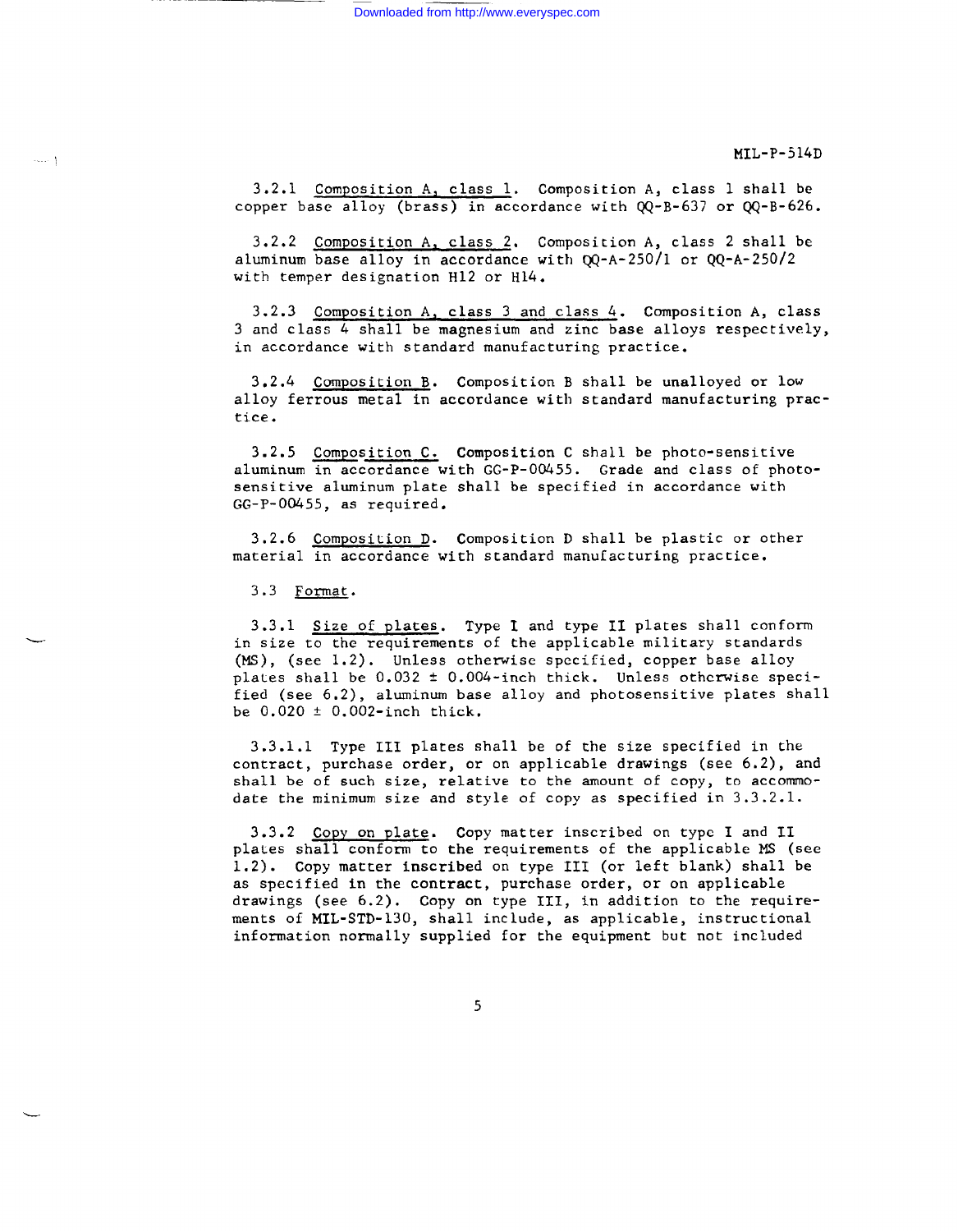-

## MIL-P-514D

on the aforementioned plates (see figures 1 and 2 for illustration). Type III plate shall also be inscribed with special data as applicable; e.g.:

| a. Maximum allowable speed              |        |
|-----------------------------------------|--------|
| Highway                                 | m.p.h. |
| Offroad                                 | m.p.h. |
| b. Maximum equipment capacity           |        |
| Highway                                 | lbs.   |
| Offroad                                 | lbs.   |
| c. Tire inflation pressure              |        |
| Highway                                 |        |
| Front                                   | p.s.i. |
| Rear                                    | p.s.i. |
| Offroad                                 |        |
| Front                                   | p.s.i. |
| Rear                                    | p.s.1. |
| d. Prescribed by using service:         |        |
| Motor fuel octane (or cetane) number    |        |
| Oil, engine (CE) above 32° F. SAE grado |        |
| Oil, engine (CE) below 32° F. SAE grade |        |
| e. Publications (see figure 1)          |        |
| Operators manual TM                     |        |
| Parts List                              |        |
|                                         |        |

f. Shipping data (see figure 2) Over-all size Shipping cubage Shipping weight Shipping tonnage Warning note Angle of lift

3.3.2.1 Style and size of copy. Letters shall be capitals and numbers shall be Arabic, of Alternate Gothic No. 2 or equivalent type face, unless otherwise specified (see 6.2). Ownership designation and the words "SHIPPING DATA FOR\*', "CAUTION" and "WARNING" shall be 24-point type, and all other letters shall be not less than 12 points nor more than  $14$  points. (Ref. A point is  $1/72$  inch). There shall be about one stroke width space between numerals forming a single numerical group and not less than  $1/8$  inch space between lines of copy. Lettering shall be arranged to read horizontally left to right.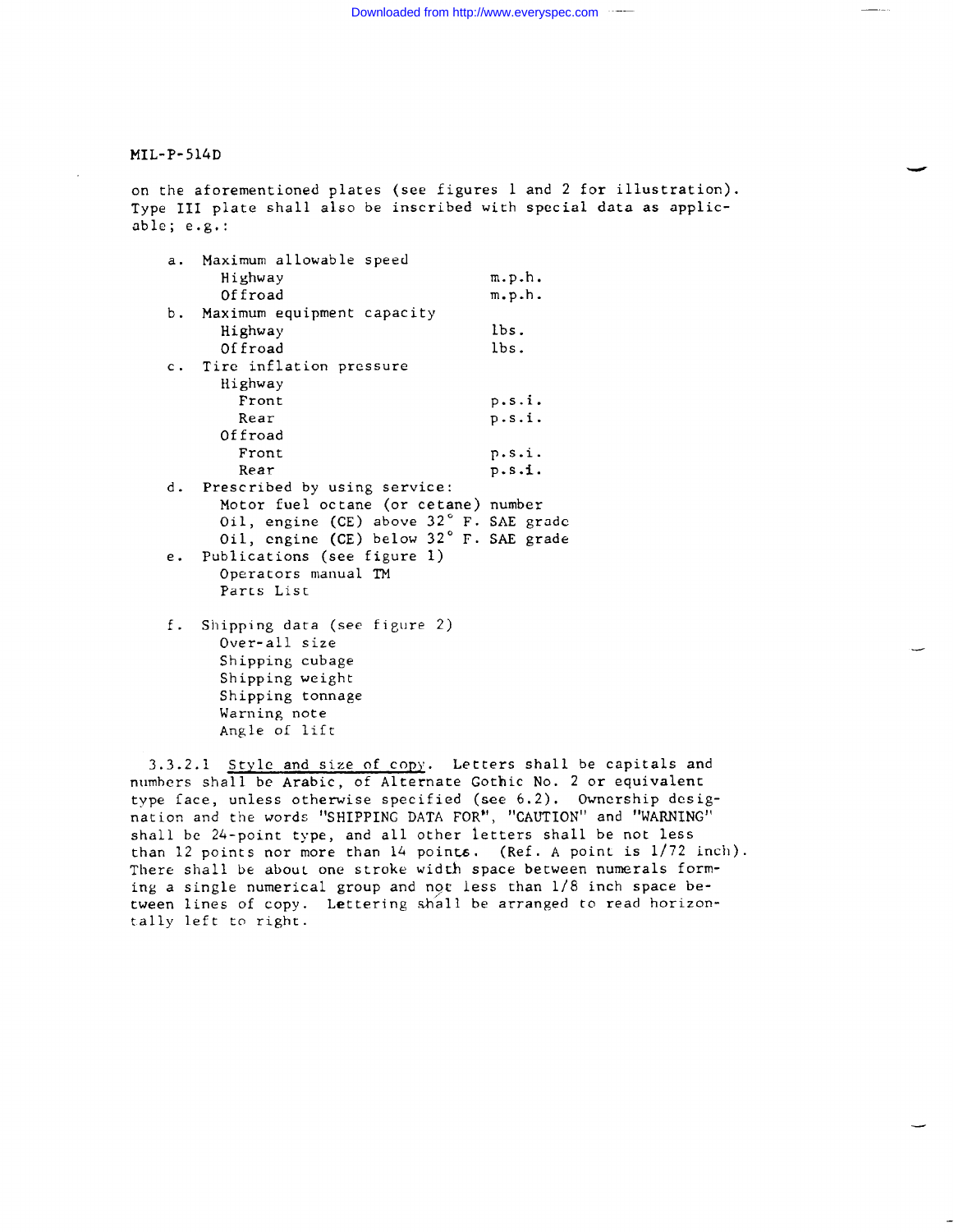Indian A

-----

### MIL-P-514D

3.3.2.2 Application of copy. Letters, lines, and other characters shall be applied by the photosensitive, etching, engraving or casting process, combinations thereof, or other suitable processes, except that embossing or metal stamping shall be used only for forming serial numbers, registration numbers, and other designations, which differ on each plate. Individual characters shall be continuous. Border width shall be the same all around except in corners and unless otherwise specified shall be between 3/32- and l/8-inch wide. The backside of all plates shall be smooth and solid. On all plates, except aluminum base alloy and photosensitive plates, all lines, letters, numerals, and other characters shall be depressed not less than 0.003 inch below the surface of the plate (sunken or reverse etched) or the background shall be depressed not less than 0.003 inch below the surface of the plate leaving all lines, letters, borders, numerals, and other characters in raised relief (raised or positive etched). Except for depressed backgrounds or depressed or raised copy the front of the plate shall be smooth. On aluminum-base alloy and photosensitive plates, all copy shall be applied as to produce either a smooth surface or with copy sunken, etched or in raised relief. Unless otherwise specified in the contract, purchase order, or applicable drawing (see 6.2), application of copy to such plate shall be at the option of the contractor subject to the approval of the contracting officer.

3.3.2.3 Color. Unless otherwise specified (see 6.2), the predominating color added to the metal plate shall conform to table I, except that red shall not be used on red bronze, nor yellow on yellow brass. Under no circumstances shall red or yellow be used on other than danger and caution plates. Unless otherwise specified (see 6.2), all sunken copy or depressed areas (excepting metal die stampings unique to each individual plate) shall be filled with an enamel compound conforming to TT-E-489. Unless otherwise specified ( see 6.2), filled lettering shall be white or black, whichever affords the greatest contrast with the background, except on radiation warning plates, which shall have magenta copy on a yellow background.

| Table I. Colors of plates    |                            |
|------------------------------|----------------------------|
| Predominating color          | FED. STD. 595<br>Color No. |
| Red*                         | 11136 or 11105             |
| (red bronze metal)<br>Yellow | 13655 or 13538             |
| Green                        | 14187                      |
|                              | (yellow brass metal)       |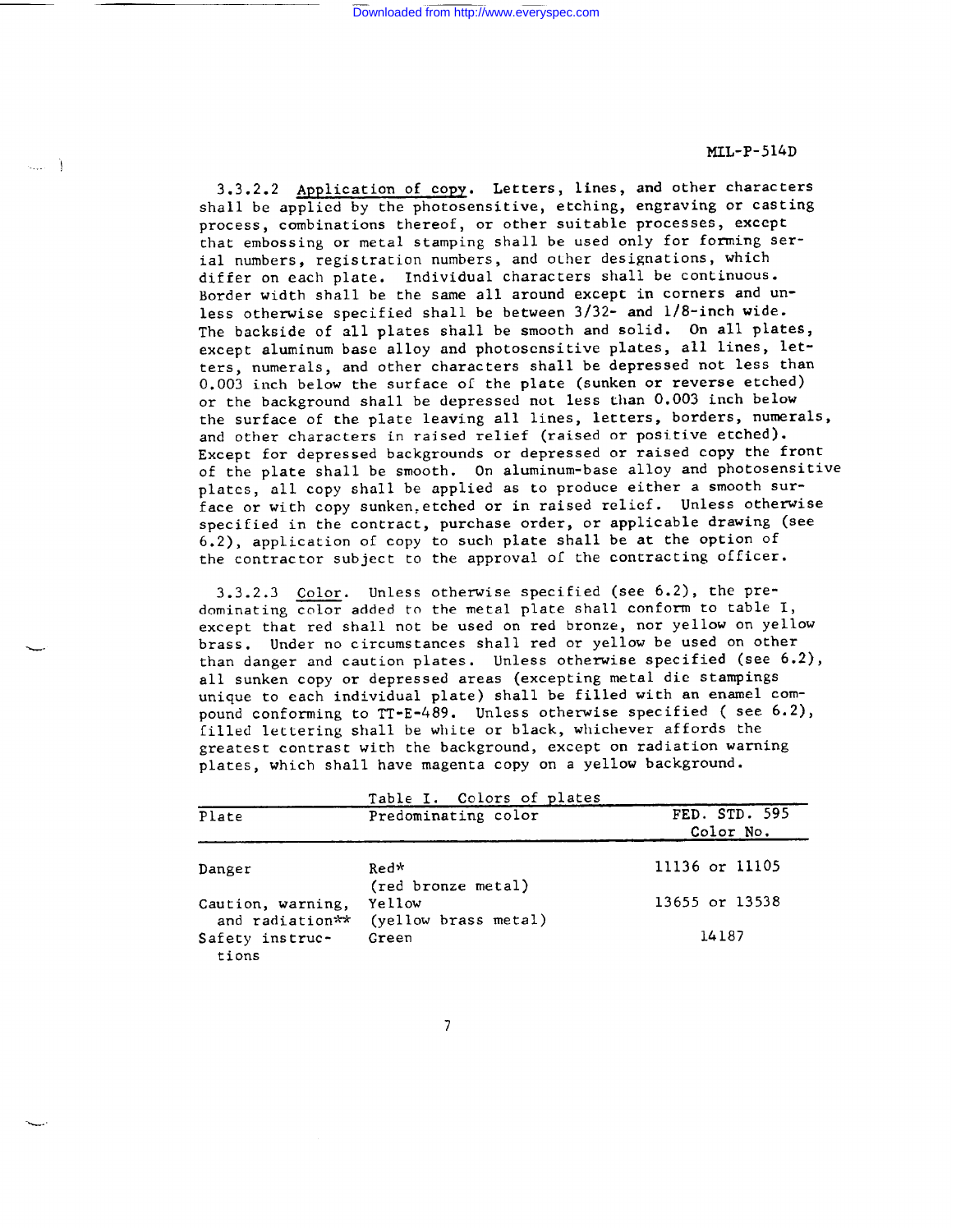.—

-

MIL-P-514D

|                                    | Table I. Colors of plates (Continued)                           |                            |
|------------------------------------|-----------------------------------------------------------------|----------------------------|
| $P$ late                           | Predominating color                                             | Fed. Std. 595<br>Color No. |
| Direction Indica-<br>tors (arrows) | Black                                                           | 17038                      |
| Informational<br>notices           | Blue                                                            | 15102                      |
| All others                         | Black                                                           | 17038                      |
|                                    | * Use yellow where red or low-level illumination is to be used. |                            |

\*\* Radiation warning plates only shall show symbols and lettering in Magenta No. 17142.

3.3.2.4 Finish. Unless otherwise specified (see 6.2), the smooth surfaces of plates shall have a satin or a matte finish to minimize reflection.

 $3.4$  Protective coating. Unless otherwise specified (see 6.2), ferrous, aluminum and magnesium alloy metal plates shall be given a protective coating. Ferrous metal plates shall be given a corrosion resistant plating. Aluminum alloy plates shall be subjected to such anodizing and sealing, *as* applicable, in accordance with MIL-A-8625, Lype 11, class 2. Magnesium alloy plates shall be subjected to anodizing and sealing, as applicable, in accordance with MIL-M-3171.

 $3.4.1$  When specified (see 6.2), copper alloy and zinc alloy plates shall be given a clear protective coating.

3.5 Attachment of plates. Unless otherwise specified (see 6.2), plates shall be drilled or punched at all four corners with holes not less than 1/8 inch or more than 3/16 inch in diameter. When ferrous metal and nonferrous metal plates are to be given a protective coating, all holes shall be made and all burrs shall be removed prior to the anodizing or plating process. The plates shall not be deformed as a result of punching or drilling operations.

3.6 Performance. Unless otherwise specified (see 6.2), all plates except photosensitive plates shall be resistant to thermal shock, corrosion, solvent, and fading from solar radiation. Photosensitive plates shall conform to the permanency requirements of GG-P-0W55.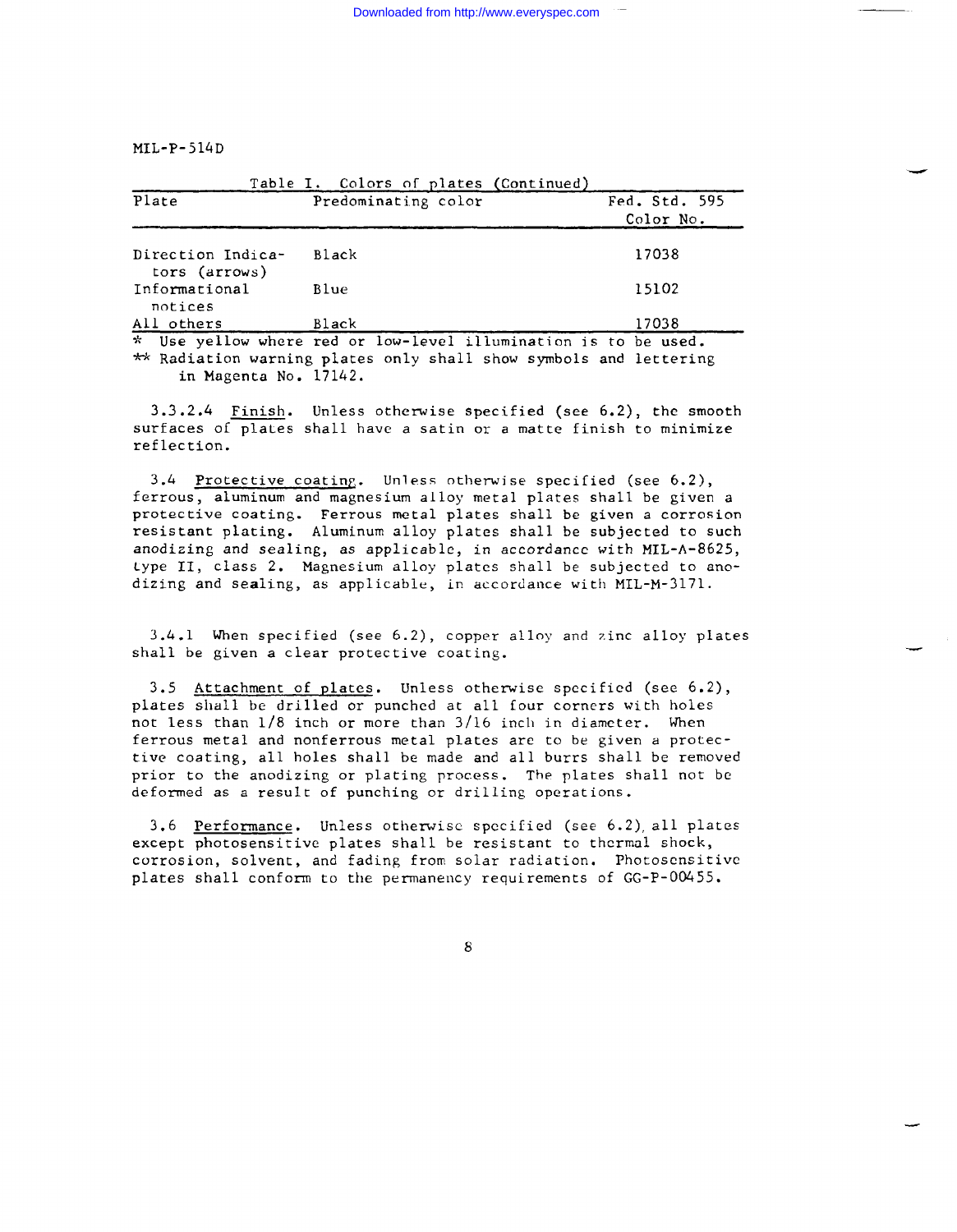3.6.1 Resistance to thermal shock. The copy on the finished plate shall be legible and the plate material shall show no evidence of cracking, splitting, wrinkling, warping, or other injurious defects after being subjected to the test specified in 4.6.1.

3.6.2 Resistance to corrosion. Finished plates shall show no evidence of corrosion on either side after being subjected to the test specified in 4.6.2.

3.6.3 Resistance to solvent. The copy on the finished plate shall be legible after being subjected to the test specified in 4.6.3.

3.6.4 Resistance to weathering. After being subjected to accelerated aging tests (see 4.6.4), a plate shall show no appreciable change in color (see 3.3.2.3), clarity, or legibility when it is compared with an original plate. The term, \*'appreciable change in color" shall mean a change that is immediately noticeable when the tested specimen is again compared with the specified standard color chip.

3.7 Government-furnished blanks. Government-furnished blanks shall be stamped or embossed with the required characters in the appropriate blocks. Copy matter applied to Government-furnished blanks shall conform to the requirements specified herein in accordance with the contract, purchase order, or applicable drawing(s).

3.8 Workmanship. The quality of workmanship shall be in accordance with the requirements of this specification. Particular attention shall be given to neatness and the legibility of all markings. Plates shall have smooth edges and shall be free from burrs and sharp edges or projections.

4. QUALITY ASSURANCE PROVISIONS

i

L

4.1 Responsibility for inspection. Unless otherwise specified in the contract or purchase order, the supplier is responsible for the performance of all inspection requirements as specified herein. Except as otherwise specified, the supplier may utilize his own facilities or any commercial laboratory acceptable to the-Government. The Government reserves the right to perform any of the inspections set forth in the specification where such inspections are deemed necessary to assure supplies and services conform to prescribed requirements.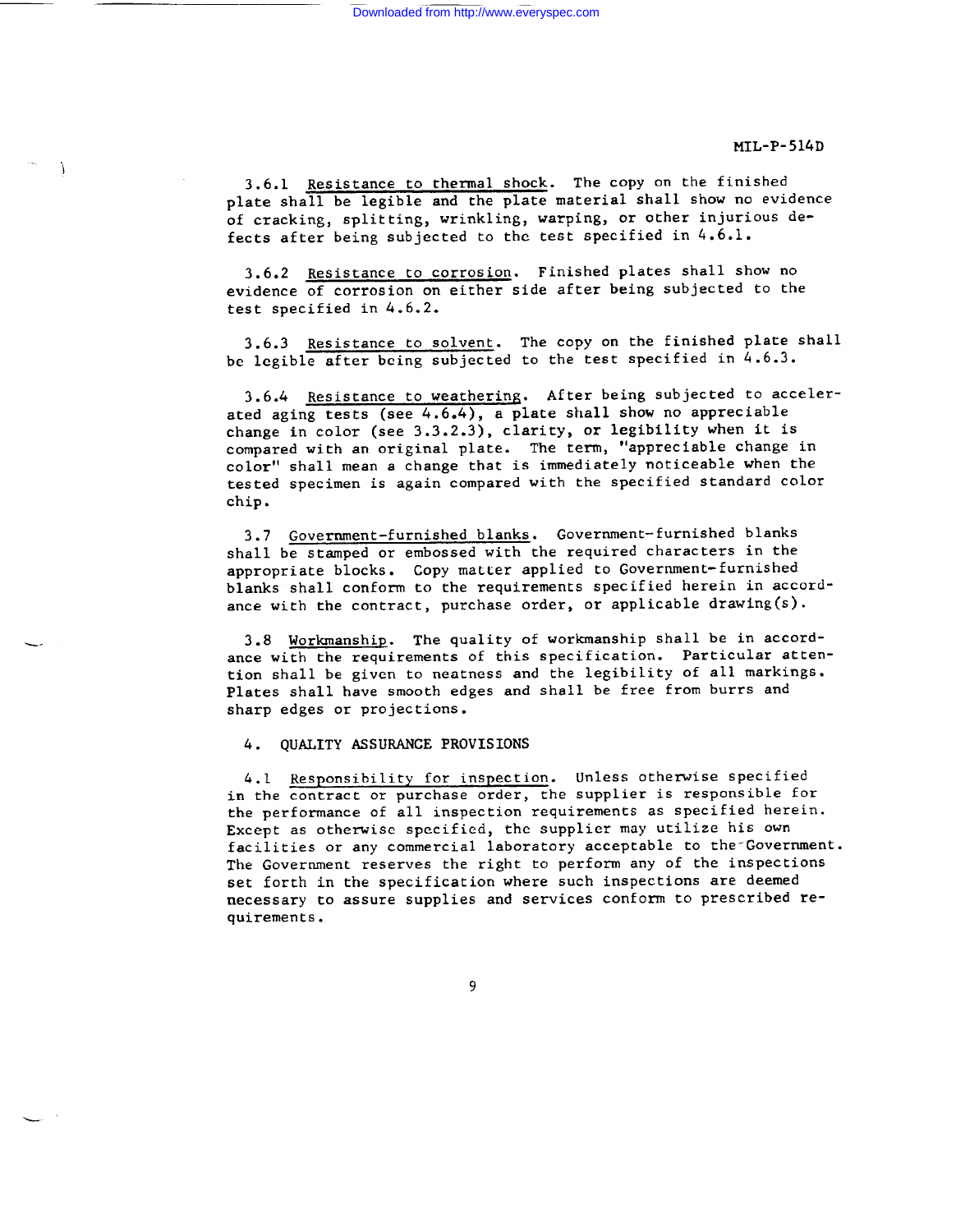4.2 Preproduction sample, Unless otherwise specified (see 6.2), the preproduction sample shall be inspected at the place of manufacture. The preproduction sample shall be examined in accordance with 4.5, and tested in accordance with 4.6. Sampling in accordance with MIL-STD-105 shall not apply. The preproduction sample shall be as specified in 3.1.

4.3 Lot. A lot submitted for inspection shall consist of all plates of the same type, style, composition, and class offered for delivery at one time.

#### 4.4 Sampling.

4.4.1 Sampling for examination. Sampling for examination shall be in accordance with MIL-STD-105 and 4.5.1.3.

4.4.2 Sampling for performance testing. Sample for performance testing (see 3.6), shall be selected in accordance with inspection level S-2 of MIL-STD-105. The lot size for determining the sample size shall be expressed in units of plates. The sample unit shall be one plate.

### 4.5 Inspection.

4.5.1 Examination. Examination shall be in accordance with the classification of defects, inspection levels, and acceptable quality levels (AQLs) set forth below. The lot size for the purpose of determining the sample size for examination in 4.5.1.1 and 4.5.1.2 shall be expressed in units of plates.

--

4.5.1.1 Examination for defects in material, construction, appearance and workmanship. The sample unit for this examination shall be one plate. Not more than 5 sample units shall be drawn from any one intermediate package randomly selected throughout the lot (see table  $\mathbf{II}$ ).

Table II. Classification of defects

|  | _ |
|--|---|
|--|---|

| 101 | Material not as specified.                           |
|-----|------------------------------------------------------|
| 102 | Not anodized as specified (when applicable).         |
| 103 | Plate not formed with opposite sides parallel or ad- |
|     | jacent sides at 90 degree angle.                     |
| 104 | Lettering not alternate Gothic No. 2 capitals.       |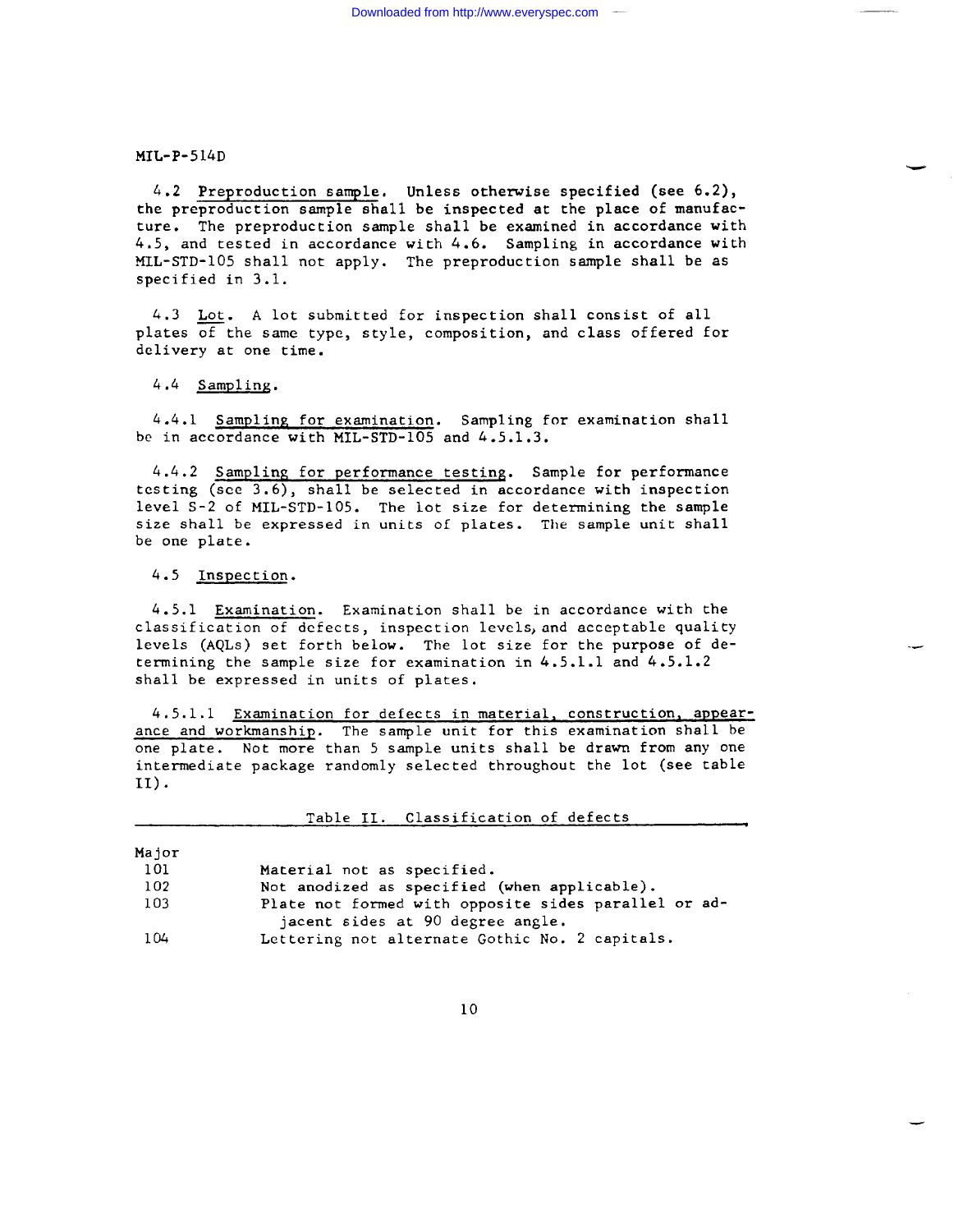|       | Table II. Classification of defects (Continued)                                                                                                                                                                                                                                                                    |
|-------|--------------------------------------------------------------------------------------------------------------------------------------------------------------------------------------------------------------------------------------------------------------------------------------------------------------------|
| 105   | Numbers not as specified.                                                                                                                                                                                                                                                                                          |
| 106   | Copy not formed by etching, routing, casting, photo-<br>graphic process, or other specified method.                                                                                                                                                                                                                |
| 107   | Spacing and blocking not uniform and in true parallel<br>with width of block.                                                                                                                                                                                                                                      |
| 108   | More than one letter, numeral, or symbol not clearly<br>defined or legible.                                                                                                                                                                                                                                        |
| 109   | Hole, (other than attachment holes) inclusion of<br>foreign matter, pit, porosity, split, pips, sliver,<br>crack, twist, seam, scale, damaged edge, buckle,<br>lamination, blister, or excessive variation in<br>thickness of background where defect occurs in<br>lettering area or at attachment hole in corner. |
| 110   | Lettering, lines, symbols, and other characters not<br>depressed or raised (except photosensitive plates).                                                                                                                                                                                                         |
| 111   | Lettering, numerals, and other characters not imbedded,<br>treated, or filled with enamel specified.                                                                                                                                                                                                               |
| 112   | Holes not drilled or punched at all 4 corners as spec-<br>ified.                                                                                                                                                                                                                                                   |
| 113   | Any lettering, numeral, or other character incorrect<br>or missing.                                                                                                                                                                                                                                                |
| 114   | Color not as specified.                                                                                                                                                                                                                                                                                            |
| Note: | In addition to the defects listed above, the following<br>defects are applicable only to dyed anodized and<br>photosensitive plates.                                                                                                                                                                               |
| 115   | Lack of full density black in image.                                                                                                                                                                                                                                                                               |
| 116   | Spots, fingerprints.                                                                                                                                                                                                                                                                                               |
| 117   | Bleaching of background or image during sealing.                                                                                                                                                                                                                                                                   |
| Minor |                                                                                                                                                                                                                                                                                                                    |
| 201   | Any of the foregoing defects in area other than let-<br>tering or at attachment hole in corner.                                                                                                                                                                                                                    |
| 202   | Back of plate not smooth and solid.                                                                                                                                                                                                                                                                                |
| 203   | Any letter, numeral or symbol not clearly defined or<br>legible.                                                                                                                                                                                                                                                   |
| 204   | Any hole not uniform and properly positioned.                                                                                                                                                                                                                                                                      |
| 205   | Finish and surface of plate not uniform, smooth and<br>clean.                                                                                                                                                                                                                                                      |

Downloaded from http://www.everyspec.com

\_\_\_\_\_

 $\sim$   $\rightarrow$ 

 $\leftarrow$  }

 $\overline{\phantom{0}}$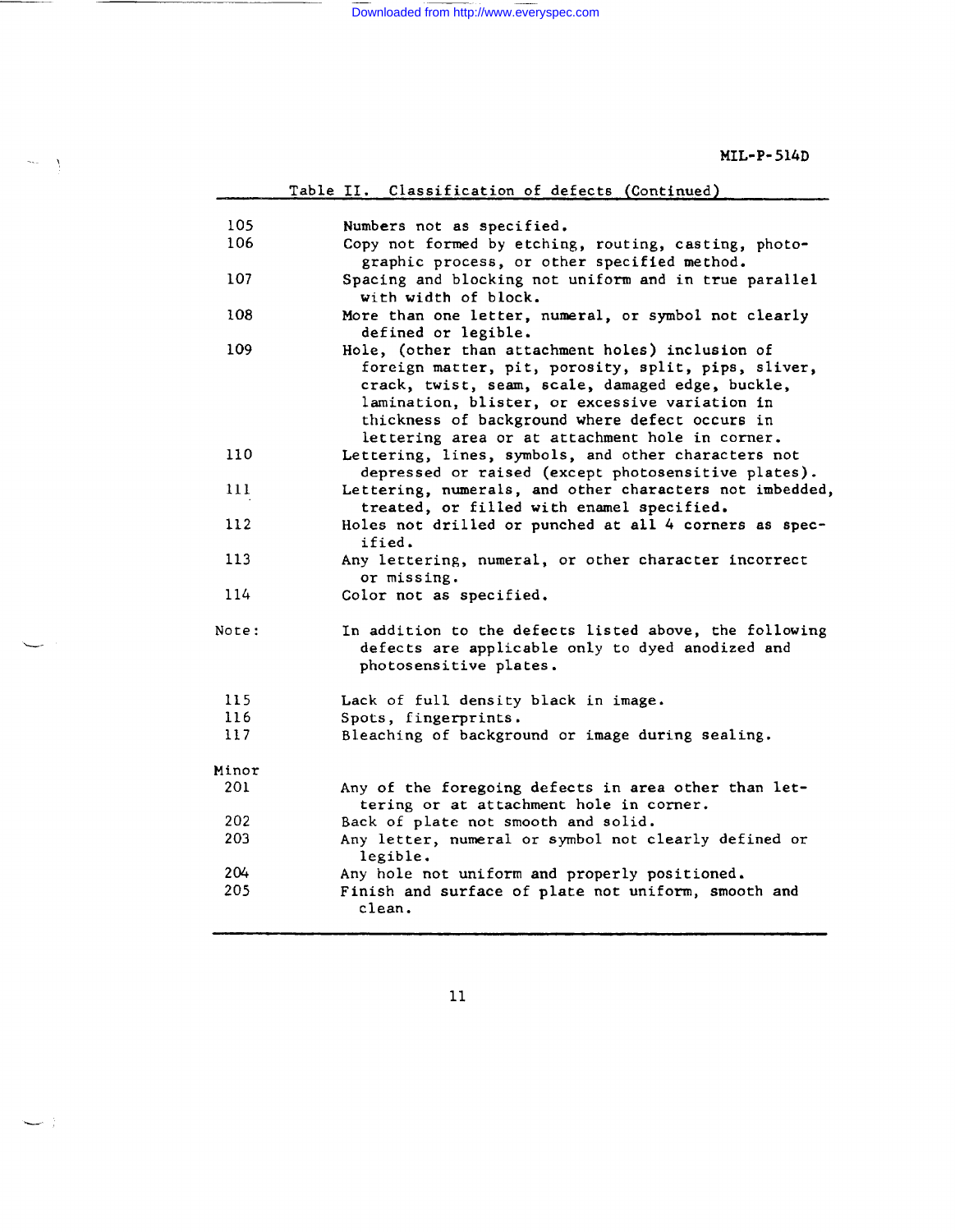4.5,1.2 Examination for dimensional defects. The sample unit for this examination shall be one plate. Any dimensional nonconformance as to overall size of plate, height and depth of lettering, borders, spaces, plate thickness, size and location of holes or other dimensional requirement of specification and figures, shall constitute a defect.

4.5.1.3 Inspection levels and acceptable quality levels (AQL's) for exmnination. The inspection levels and acceptable quality levels (AQLs) expressed in defects per 100 units shall be as follows:

| Examination | Inspection | <b>AOLs</b> |       |
|-------------|------------|-------------|-------|
| paragraph   | level      | Major       | Total |
| 4.5.1.1     | $S - 4$    | 1.0         | 4.0   |
| 4.5.1.2     | $S-1$      | $\sim -$    | 4.0   |

4.6 Test procedures. Samples selected in accordance with 4.4.2 shall be subjected to the following tests. Failure of any plate to pass the tests shall be cause for rejecting the lot.

### 4.6.1 Thermal shock resistance test.

L.6.1.1 Apparatus. The apparatus shall consist of a cold chamber, Bunsen burner, water bath, and beaker, or equivalent equipment.

4.6.1.2 Procedure. The plates shall be placed in a hot water bath, which shall be maintained at a temperature of 175° F. for a period of 3 hours. The sample shall then be immediately transferred to a cold chamber, and maintained at a temperature of  $-65^{\circ}$  F., for a period of one hour. This procedure shall be immediately repeated and the plates examined for conformance to 3.6.1.

4.6.2 Corrosion-resistance test. Plates shall be subjected to a 150-hour salt-spray test in accordance with method 811 of Fed. Std. No. 151, after which the plates shall be examined to determine conformance to 3.6.2.

4.6.3 Solvent resistance test.

4.6.3.1 Apparatus. The apparatus shall consist of beakers, soft dry cloths, and solutionsof soap and water, gasoline, and trichloroethylene.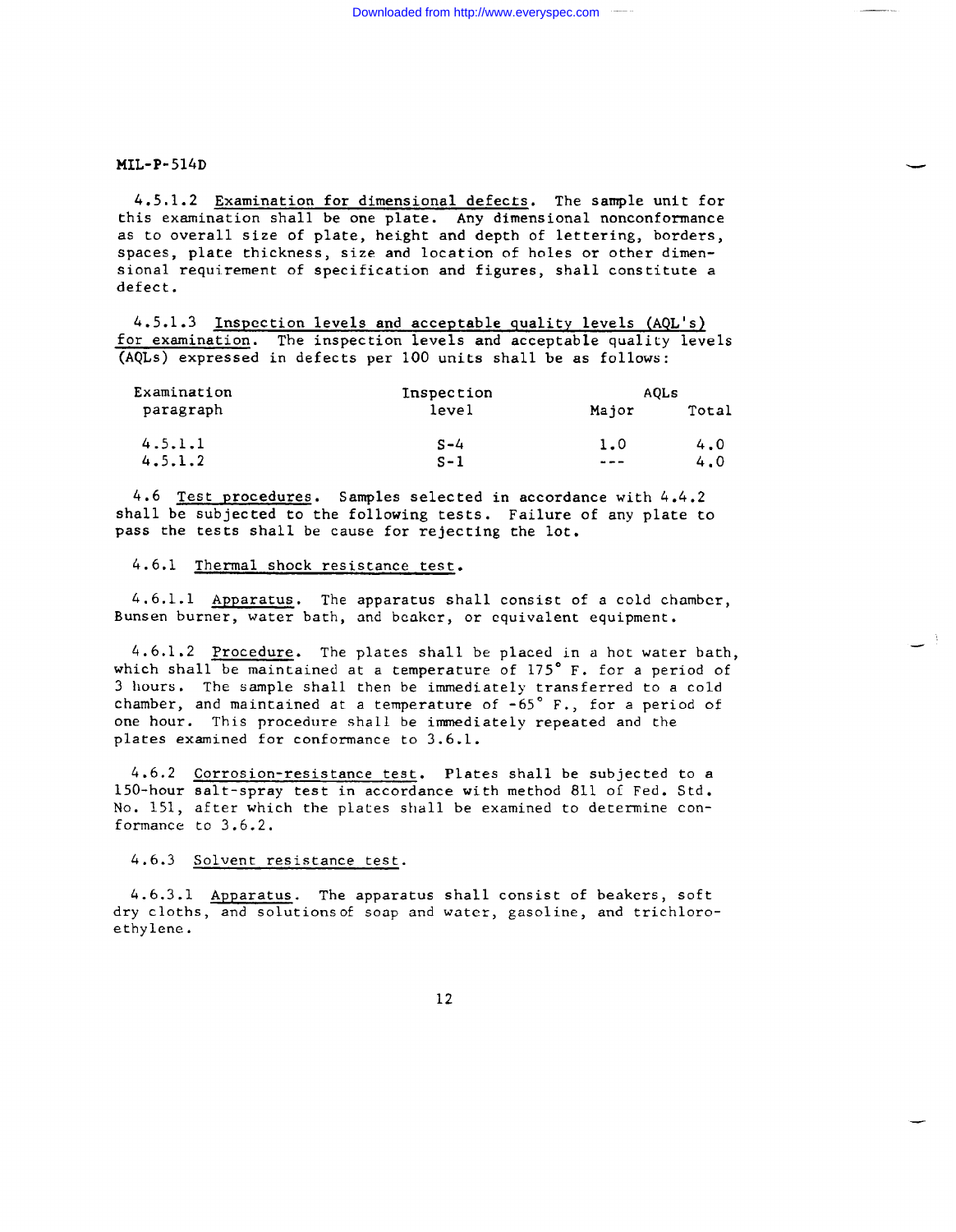Downloaded from http://www.everyspec.com

 $-$ ) MIL-P-514

4.6.3.2 Procedure. The plates shall be immersed for a period of fifteen minutes in each of the solvent baths listed below and in the order shown:

- a. Trichloroethylene
- b. Gasoline
- c. A mixture containing equal parts of gasoline and trichloroethylene by volume.
- d. Paint remover conforming to TT-R-243.
- e. Paint remover conforming to classes 1 and 2 of TT-R-230.
- f. Paint remover conforming to type III, classes A and B, of TT-R-O0251(GSA-FSS).
- g. A solution of common soap and water.

After immersion in each solvent bath, the plate shall be briskly rubbed a minimum of five times with a soft dry cloth and examined for conformance to 3.6.3.

4.6.4 Weatherometer test. Plates shall be subjected to a 150 hour weatherometer test in accordance with ASTM Test Method D-822 (using Atlas Triple-Arc, Model XW, Weatherometer with 102-18-cam mounted in cycle meter, or equal, and cabinet temperature of 120° F.) after which plates shall show no appreciable change in color, gloss, clarity, or legibility when compared with the original plates.

4.7 Inspection of preparation for delivery. The packaging, packing, and marking of the plates shall be inspected to determine conformance to the applicable requirements of section 5 of this specification. The packaging, packing, and marking requirements of section 5 identified to referenced specifications and standards shall be inspected in accordance with applicable referenced specifications and standards. The packaging requirements of section 5 not identified to referenced specifications shall be examined for the defects listed in 4.8.1 by use of the sampling procedures and inspection levels of MIL-P-L16. The packing requirement of section 5 not identified to referenced specifications shall be examined for the defects listed in 4.8.1 in accordance with MIL-STD-105, using an AQL of 4.0 percent defective.

4.8 Classification of defects.

4.8.1 Packaging.

--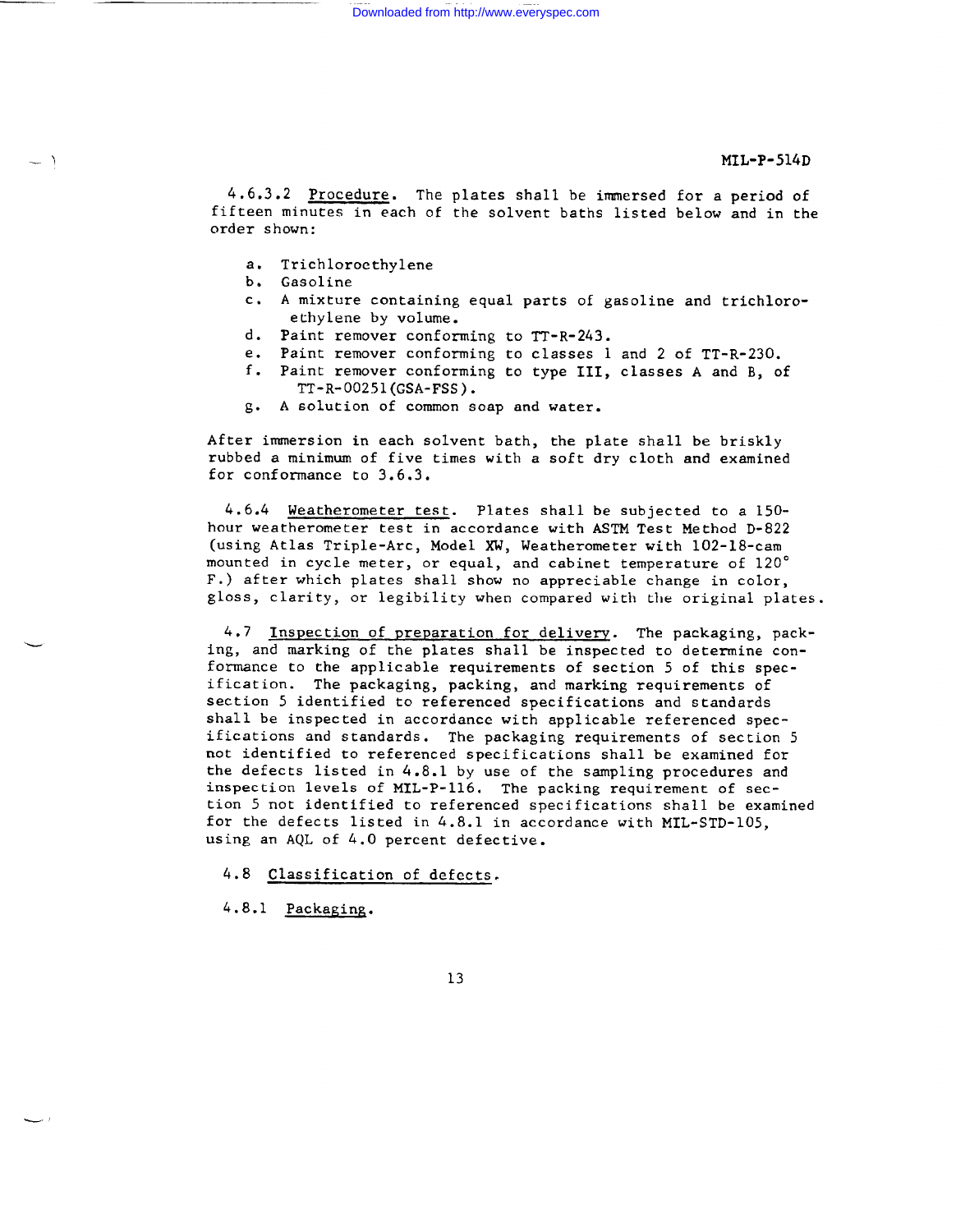| Categories | Defects                                                                   |
|------------|---------------------------------------------------------------------------|
| Major:     |                                                                           |
| 101        | Plates not of like type and description.                                  |
| 102        | Plates not separated with noncorrosive barrier<br>material when required. |
| 103        | Gross weight of package exceeds limit speci-<br>fied.                     |
| 104        | Package not waterproof sealed with tape as<br>specified.                  |

4.8.1.1 Packing.

### **Categories**

Defects

| Major: |                                            |
|--------|--------------------------------------------|
| -101   | Strapping not zinc-coated when applicable. |
| 102    | Gross weight of shipping container exceeds |
|        | limit specified.                           |

### 5. PREPARATION FOR DELIVERY

5.1 Packaging. Packaging shall be level A or C as specified (see 6.2).

5.1.1 Level A. Plates of like type and style shall be packaged together not to exceed 20 pounds. Plates shall be separated from each other by a suitable noncorrosive barrier material and shall be packaged in a box conforming to PPP-B-636 (weather-resistant class) waterproof sealed, with tape in accordance with the appendix thereto.

5.1.2 Level C. The plates shall be packaged in accordance with the supplier's standard practice.

5.2 Packing. Packing shall be level A, B, or C as specified (see  $6.2$ .

5.2.1 Level A. Plates shall be packed in wood-cleated fiberboard boxes, nailed wood boxes, wirebound wood boxes, paper overlaid veneer cLeated wood boxes, cleated-plywood wood boxes, or fiber boxes conforming to I'PP-B-591 (overseas type), PPP-B-621 (class 2,)PPP-B-585 (class 2), MIL-B-10377 (overseas type), PPP-B-601 (overseas type),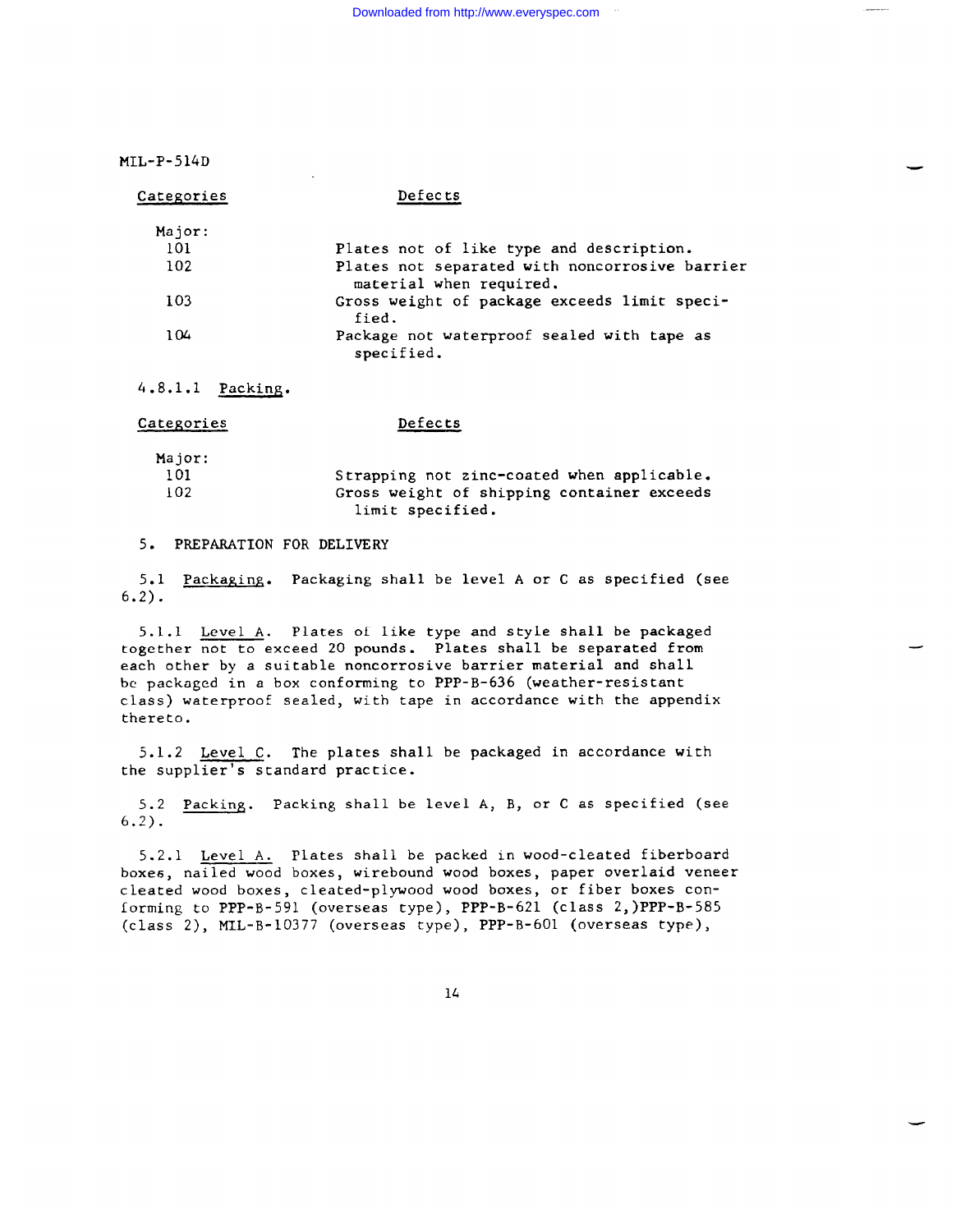and PPP-B-636 (weather-resistant), respectively. The boxes shall be closed and strapped in accordance with the appendix of the applicable specification. Flat steel strapping for all boxes shall be type I, class B. Gross weight of the boxes shall not exceed the weight limitations of the applicable box specification and in no case shall exceed approximately 200 pounds.

5.2.2 Level B. Plates shall be packed as specified for level A except that the boxes shall be domestic type or class, as applicable, and gross weight and flat steel strapping requirements need not apply.

5.2.3 Level C, The complete equipment shall be packed in a manner which will insure arrival at destination in satisfactory condition and be acceptable to the carrier at lowest rates. Containers and packing shall comply with Uniform Freight Classification Rules or National Motor Freight Classification Rules.

5.3 Marking. In addition to any special marking required by the contract or order, packages and shipping containers shall be marked in accordance with the requirements of MIL-STD-L29.

6. NOTES

-1

-

6.1 Intended use. The plates are intended for attachment to mechanical and electrical equipment to supply identification, instruction, and data.

6.1.1 Type I, style 1. This plate is used for identification of applicable mechanical equipment, such as wheeled, tracked, skid or base mounted, self-propelled, towed, or powered equipment which derive power directly or indirectly from an internal combustion engine, compressed air, or electrical source.

6.1.2 Type I, style 2. This plate is used to identify electrical equipment, such as generators and convertors, and is intended Ior use in conjunction with type I, style 1, and type III, which may contain special identification, instruction, and designation data.

6.1.3 Type I, style 3. This plate is for general use to identify military equipment not falling into the other equipment categories and the required identification data does not conform to the outlined format of MS63200, MS63201, and MS90495,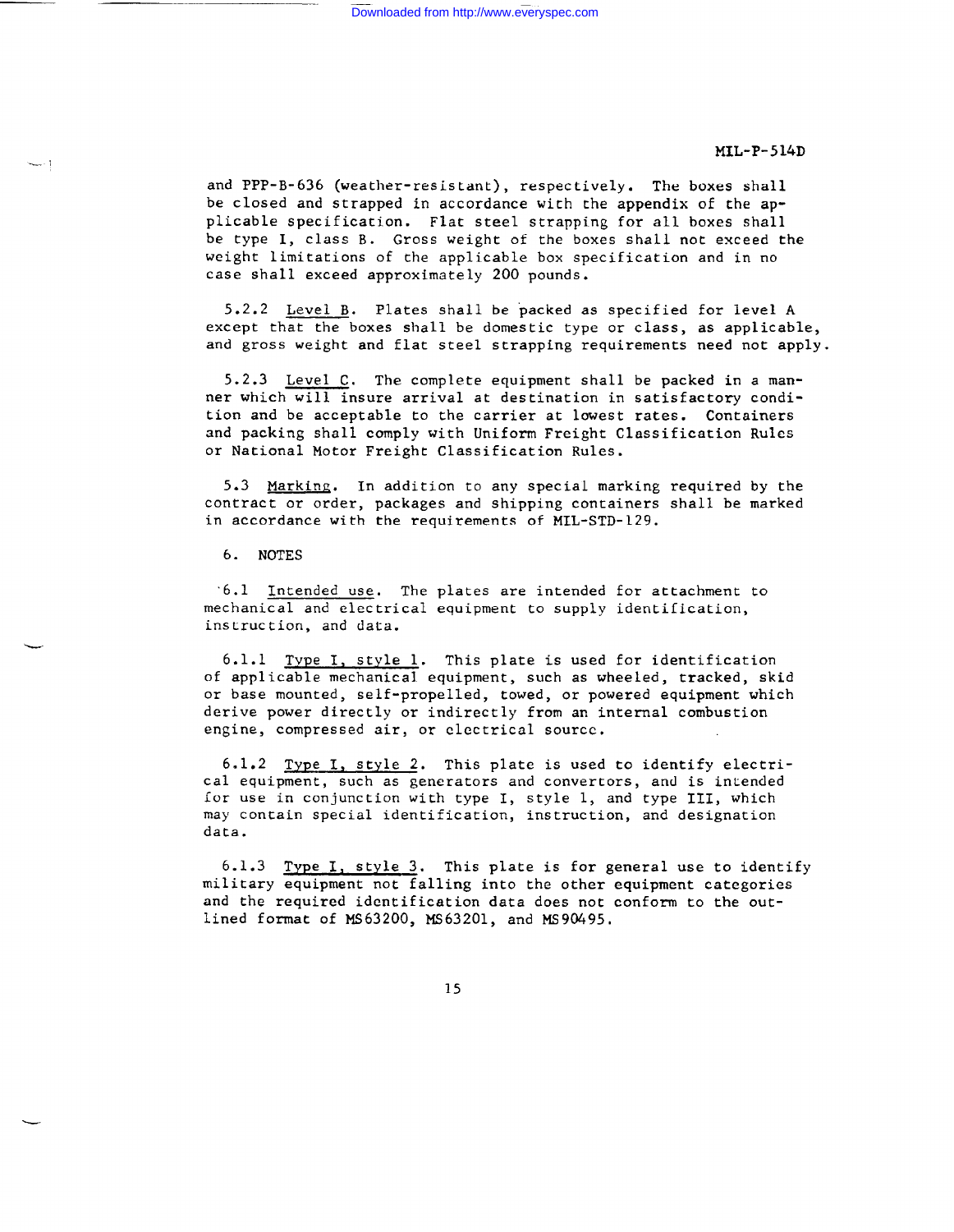6.1.4 Type I, style 4. This plate is for use to identify all types of end-item attachments, such as crane booms, boom extensions, backhoes, shovel front, buckets, bulldozers, angledozers, winches, power control units, etc.

6.1.5 Type II, style 1. This plate is intended for use on internal combustion engines to provide overhaul data.

6.1.6 Type II, style 2. This plate is intended for use on military equipment to show modification work order data,

6.1.7 Type 111. This plate is intended for general use on military equipment to provide special identification, instruction, designation, and other miscellaneous data (see 3.3.2) that is either not provided for in the format of the referenced military standards (MS) or requires a special format due to inadequate space available for mounting and data that cannot be inscribed in legible form. Equipment includes all vehicles (both wheeled and tracked), combat vehicles, trucks, trailers, semi-trailers, dollies, personnel, utility carriers, and vehicles used in field construction and engineering work. Special data is to be furnished by the design activity of the equipment.

6.2 Ordering data. Procurement documents should specify the following:

- (a) Title, number, and date of this specification.
- (b) Type, style, and composition required (see 1.2, 1.2.1, and 3.2).
- (c) If a preproduction sample is required (see 3.1).
- (d) Special requirements, if other than as specified (see 3.3 through 3.3.2.4) such as thickness, size, copy, color and finish.
- (e) Applicable drawings required when type 111 is specified (see 3.3.1.1 through 3.3.2.2).
- (f) If protective coating on ferrous, aluminum and magnesium metal plates is not required (see 3.4).
- (g) If protective coating is required on copper-alloy and zincalloy plates (see 3.4.1).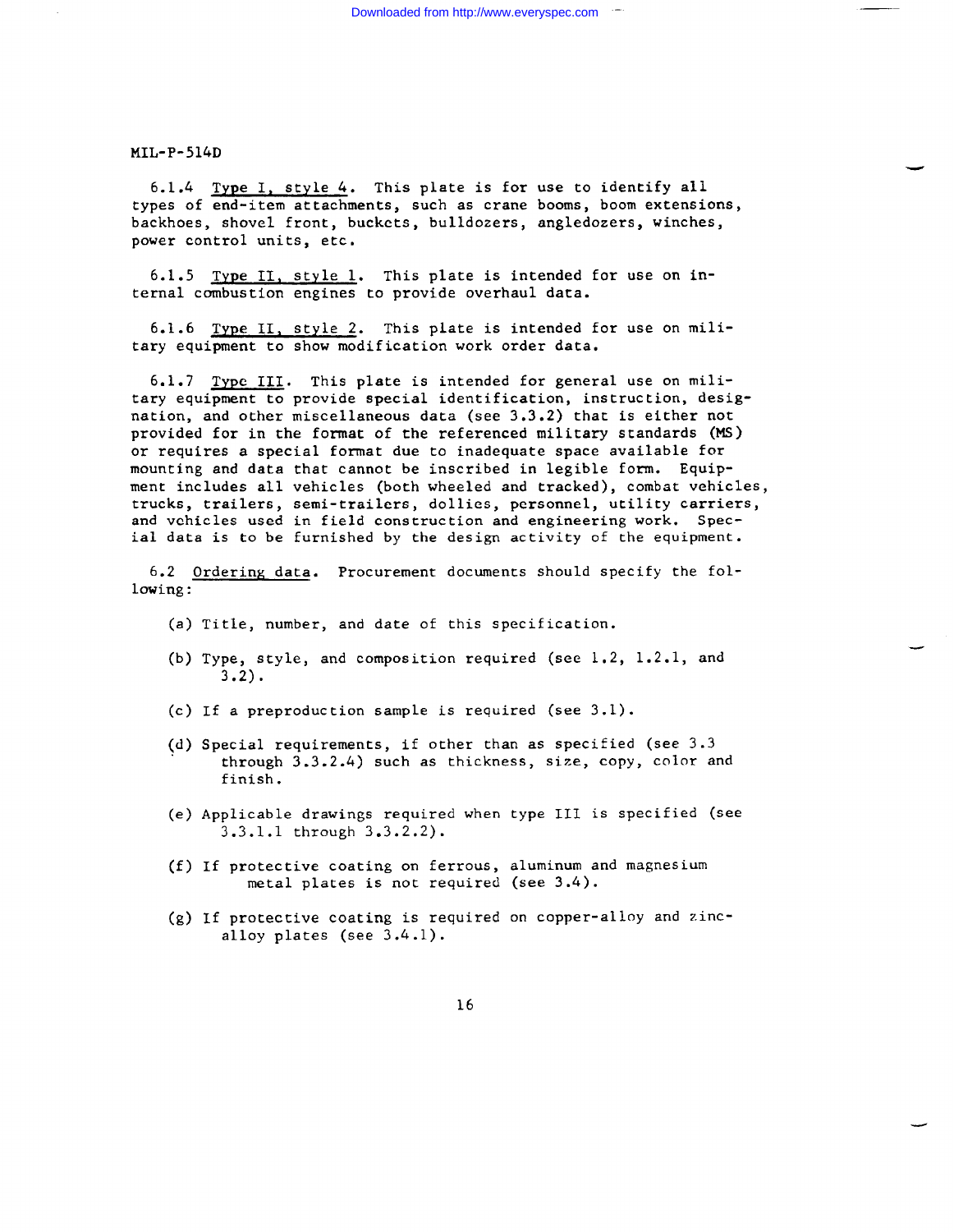Downloaded from http://www.everyspec.com

—. .

----

MIL-P-514D

- (h) If attachment holes are different (see 3.5).
- (i) If performance requirements are different (see 3.6 and 4.6).
- (j) If preproduction sample shall be inspected other than as specified (see 4.2).
- (k) Level of packaging and level of packing required (see 5.1 and 5.2).

6.3 Classification changes. The following plates were previously classified as indicated below:

(a) Type I, style 1 was formerly designated type I, style 2. (b) Type 1, style 2 was formerly designated type II. (c) Type I, style 3 was formerly designated type IV. (d) Type I, style 4 was formerly designated type III. (e) Type II, style 1 was formerly designated type VII. (f) Type II, style 2 was formerly designated type VIII. (g) Type III was formerly designated type I, style 3; type I, style 4; type V; type VI, and type IX.

6.4 Asterisks are not used in this revision to identify changes with respect to the previous issue, due to the extensiveness of the changes.

```
Custodians: Preparing activity:<br>
Army - ME Navy - YD
 Army - ME
  Navy - YD<br>Air Force - 69
                                           (Project No. 9905-0090)
Review activities:
 Army - GL, MI, ME, WC
  Navy - YD
  Air Force - 69
User activities:
  Army - CE
  Navy - MC
Code "C"
```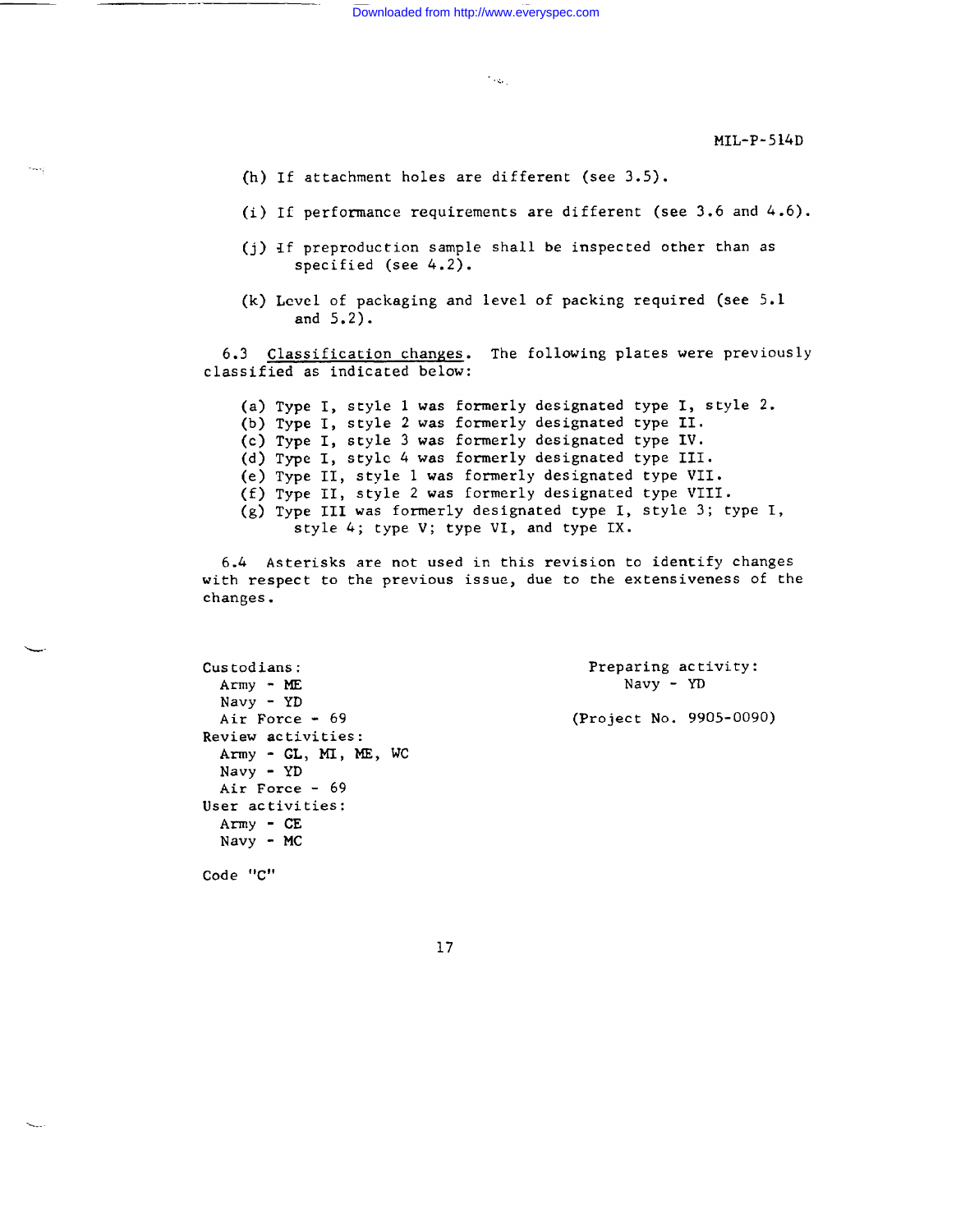

 $18$ 



Figure is an example only and is not applicable to actual drawings. Note: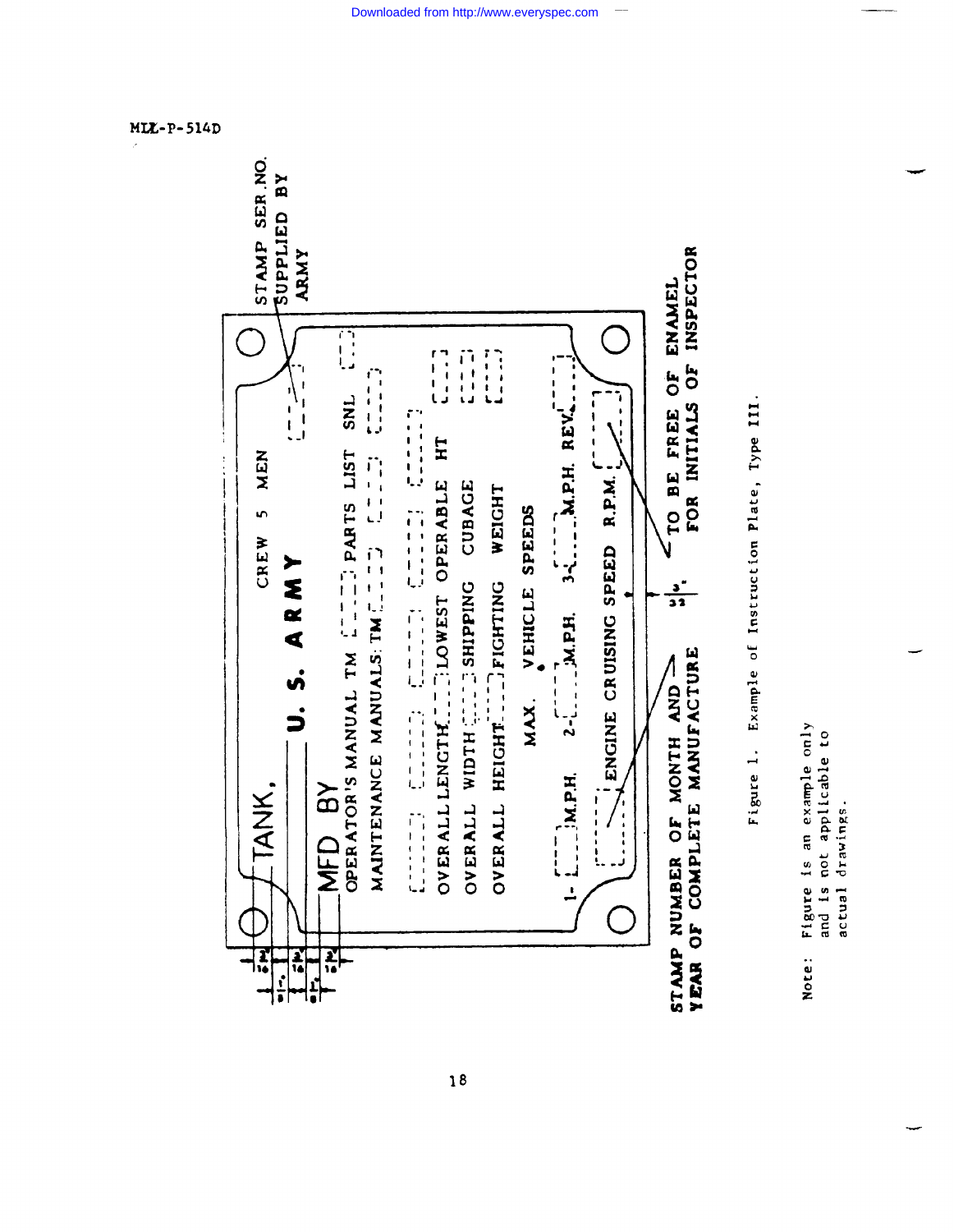



only and is not applicable Note: Figure is an example to actual drawings.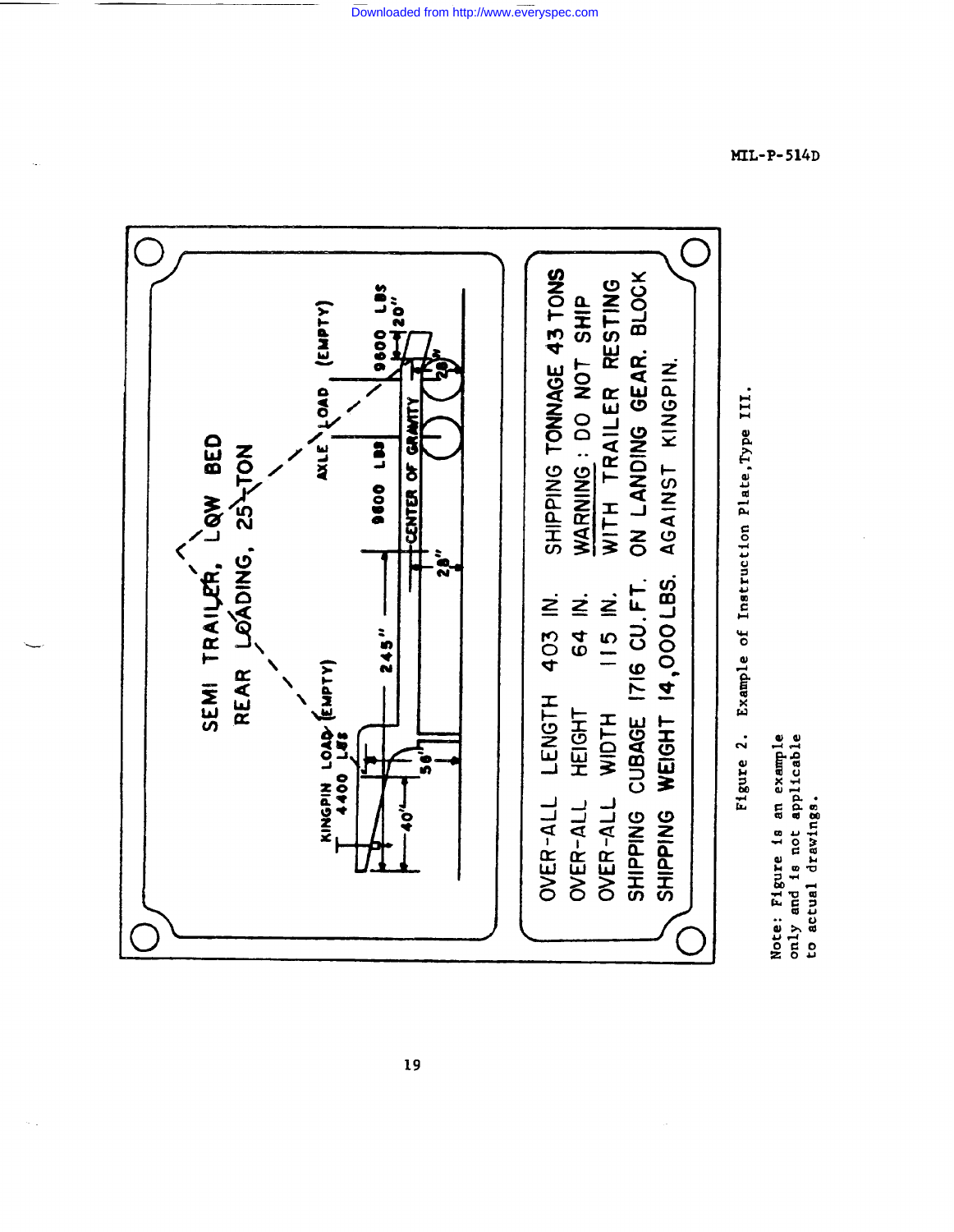Downloaded from http://www.everyspec.com —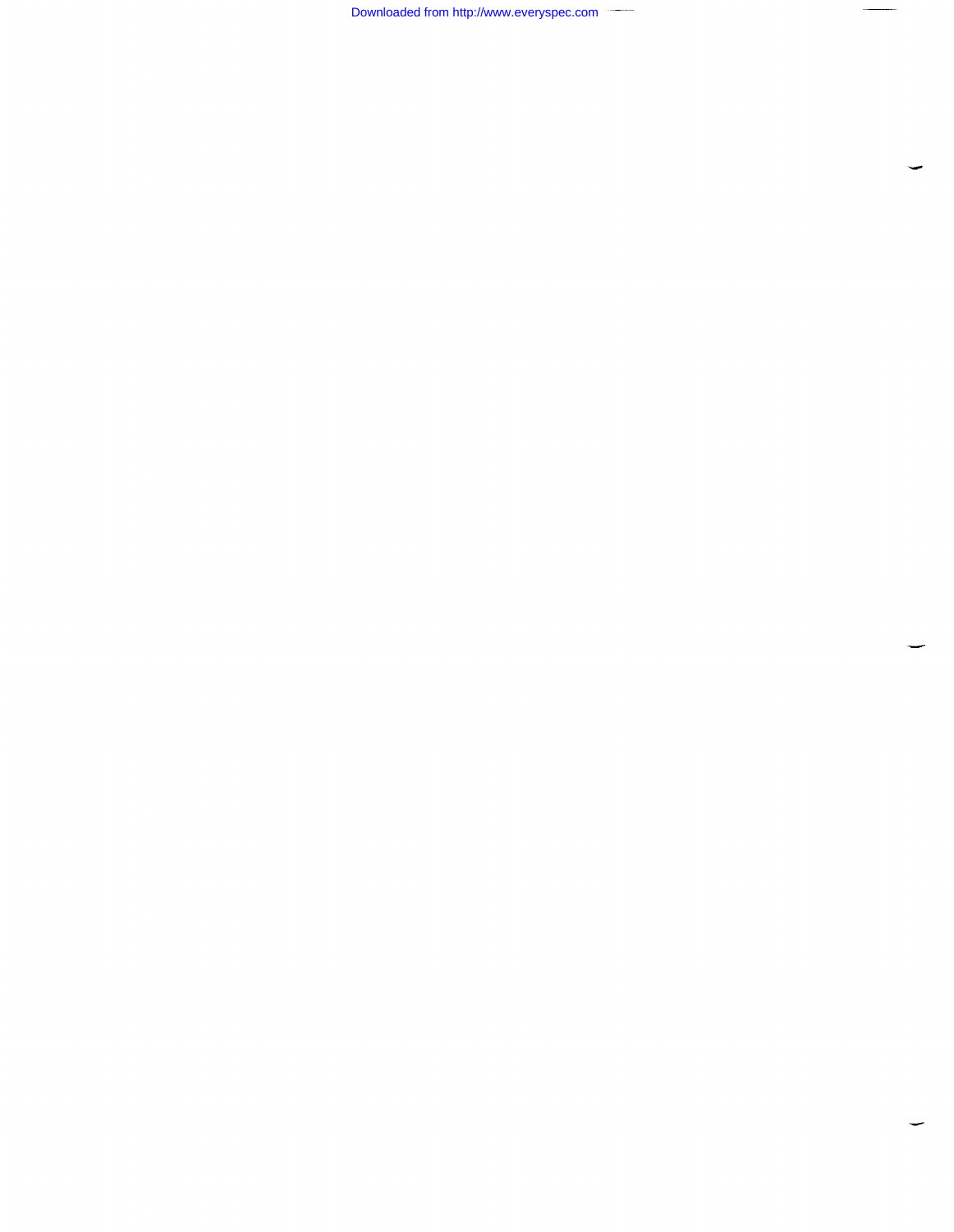|                                                               | STANDARDIZATION DOCUMENT IMPROVEMENT PROPOSAL<br>(See Instructions - Reverse Side) |                                               |                                                                                                             |
|---------------------------------------------------------------|------------------------------------------------------------------------------------|-----------------------------------------------|-------------------------------------------------------------------------------------------------------------|
| DOCUMENT NUMBER                                               | 2. DOCUMENT TITLE                                                                  |                                               |                                                                                                             |
| 34. NAME OF SUBMITTING ORGANIZATION                           |                                                                                    |                                               |                                                                                                             |
|                                                               |                                                                                    | <b>VENDOR</b>                                 |                                                                                                             |
|                                                               |                                                                                    |                                               |                                                                                                             |
| b. ADDRESS-(Street, City, State, ZIP Code)                    |                                                                                    |                                               | MIL-P-514d: Plates, Id, Instruction and Marking, Blank<br>TION (Methods)<br><b>USER</b><br>OTHER (Specify): |
|                                                               |                                                                                    | <b>MANUFACTURER</b>                           |                                                                                                             |
|                                                               |                                                                                    |                                               |                                                                                                             |
|                                                               |                                                                                    |                                               |                                                                                                             |
| <b>5. PROBLEM AREAS</b>                                       |                                                                                    |                                               |                                                                                                             |
| a. Paragraph Number and Wording:                              |                                                                                    |                                               |                                                                                                             |
|                                                               |                                                                                    |                                               |                                                                                                             |
|                                                               |                                                                                    |                                               |                                                                                                             |
|                                                               |                                                                                    |                                               |                                                                                                             |
|                                                               |                                                                                    |                                               |                                                                                                             |
|                                                               |                                                                                    |                                               |                                                                                                             |
|                                                               |                                                                                    |                                               |                                                                                                             |
| b. Recommended Wording:                                       |                                                                                    |                                               |                                                                                                             |
|                                                               |                                                                                    |                                               |                                                                                                             |
|                                                               |                                                                                    |                                               |                                                                                                             |
|                                                               |                                                                                    |                                               |                                                                                                             |
|                                                               |                                                                                    |                                               |                                                                                                             |
|                                                               |                                                                                    |                                               |                                                                                                             |
|                                                               |                                                                                    |                                               |                                                                                                             |
| c. Resson/Rationale for Recommendation:                       |                                                                                    |                                               |                                                                                                             |
|                                                               |                                                                                    |                                               |                                                                                                             |
|                                                               |                                                                                    |                                               |                                                                                                             |
|                                                               |                                                                                    |                                               |                                                                                                             |
|                                                               |                                                                                    |                                               |                                                                                                             |
|                                                               |                                                                                    |                                               |                                                                                                             |
|                                                               |                                                                                    |                                               |                                                                                                             |
|                                                               |                                                                                    |                                               |                                                                                                             |
| <b>6. REMARKS</b>                                             |                                                                                    |                                               |                                                                                                             |
|                                                               |                                                                                    |                                               |                                                                                                             |
|                                                               |                                                                                    |                                               |                                                                                                             |
|                                                               |                                                                                    |                                               |                                                                                                             |
|                                                               |                                                                                    |                                               |                                                                                                             |
|                                                               |                                                                                    |                                               |                                                                                                             |
|                                                               |                                                                                    |                                               |                                                                                                             |
|                                                               |                                                                                    |                                               |                                                                                                             |
|                                                               |                                                                                    |                                               |                                                                                                             |
|                                                               |                                                                                    | <b>b. WORK TELEPHONE NUMBER (Include Area</b> |                                                                                                             |
| 7s. NAME OF SUBMITTER (Lest, First, MI) - Optional            |                                                                                    |                                               |                                                                                                             |
|                                                               |                                                                                    | Code) - Optional                              |                                                                                                             |
| c. MAILING ADDRESS (Street, City, State, ZIP Code) - Optional |                                                                                    | <b>8. DATE OF SUBMISSION (YYMMDD)</b>         |                                                                                                             |

I

**I** I I i I I I I I I I I I

I 1 I I I I